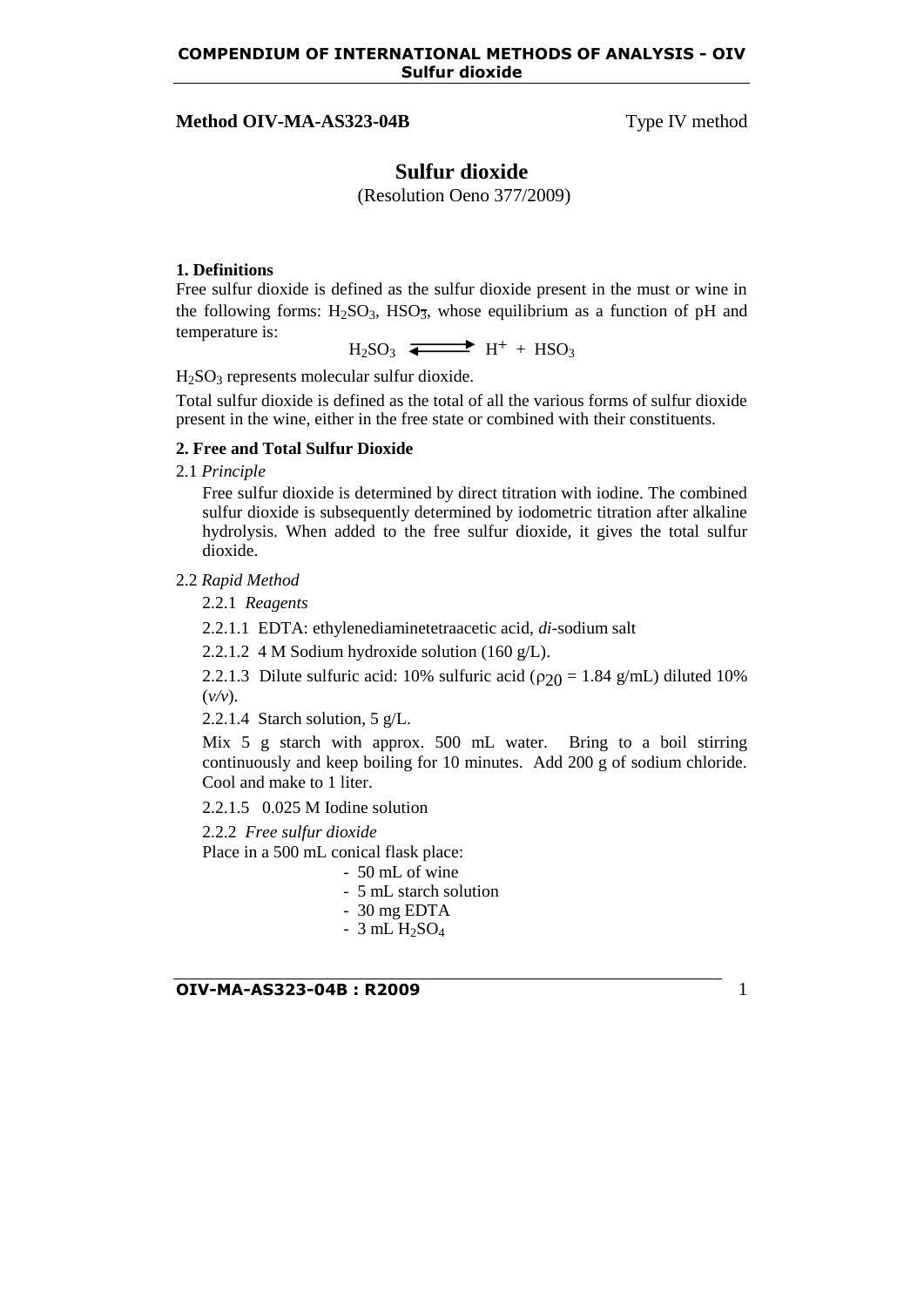#### **COMPENDIUM OF INTERNATIONAL METHODS OF ANALYSIS - OIV Sulfur dioxide**

Immediately titrate with 0.025 M iodine, until the blue color persists clearly for 10 to 15 seconds. Let *n* mL be the volume of iodine used.

# 2.2.3 *Combined sulfur dioxide*

Add 8 mL of 4 M sodium hydroxide solution, shake the mixture once and allow to stand for 5 minutes. Add, with vigorous stirring and in one operation, the contents of a small beaker in which 10 mL of sulfuric acid have been placed. Titrate immediately with the 0.025 M iodine solution; let *n*' be the volume used.

Add 20 mL of sodium hydroxide solution, shake once and allow to stand for 5 minutes. Dilute with 200 mL of ice-cold water.

Add, while stirring vigorously and in one operation, the contents of a test tube in which 30 mL sulfuric acid has previously been placed. Titrate the free sulfur dioxide immediately with the 0.025 M iodine, and let *n*" be the volume of iodine used.

#### 2.2.4 *Expression of the results*

2.2.4.1 Calculation

Free sulfur dioxide in milligrams per liter is given by:

$$
32 \cdot n
$$

 Total sulfur dioxide in milligrams per liter is given by: 32  $(n + n' + n'')$ 

*Remarks:*

- 1. For red wines with low  $SO_2$  concentrations, the 0.025 M iodine may be diluted (for example: 0.01 M). In this case, replace the coefficient 32 by 12.8 in the above formula.
- 2. For red wines, it is useful to illuminate the wine from below with a beam of yellow light from an ordinary electric light bulb shining through a solution of potassium chromate or from a sodium vapor lamp. The determination should be carried out in a dark room and the transparency of the wine observed: it becomes opaque when the starch endpoint is reached.
- 3. If the quantity of sulfur dioxide found is close to or exceeds the legal limit, the total sulfur dioxide should be determined with the reference method.
- 4. If the determination of free sulfur dioxide is specifically required, carry out a determination on a sample kept under anaerobic conditions for two days at 20 °C before analysis. Carry out the determination at 20 °C.
- 5. Because certain substances are oxidized by iodine in an acid medium, the quantity of iodine used in this way must be assessed for more accurate determinations. To achieve this, combine the free sulfur dioxide in an

**OIV-MA-AS323-04B : R2009** 2